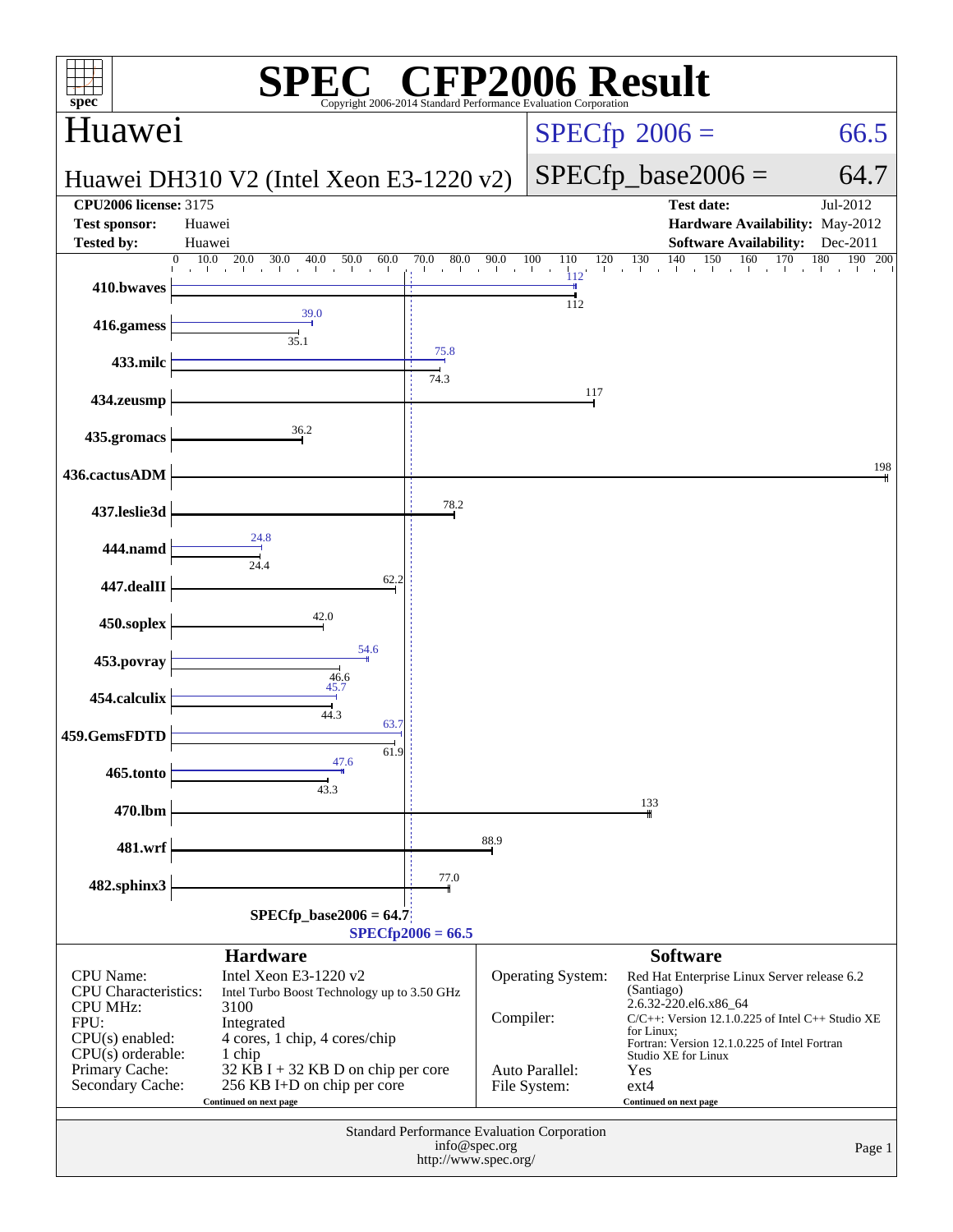

### Huawei

### $SPECfp2006 = 66.5$  $SPECfp2006 = 66.5$

Huawei DH310 V2 (Intel Xeon E3-1220 v2)

### $SPECfp\_base2006 = 64.7$

### **[CPU2006 license:](http://www.spec.org/auto/cpu2006/Docs/result-fields.html#CPU2006license)** 3175 **[Test date:](http://www.spec.org/auto/cpu2006/Docs/result-fields.html#Testdate)** Jul-2012 **[Test sponsor:](http://www.spec.org/auto/cpu2006/Docs/result-fields.html#Testsponsor)** Huawei **[Hardware Availability:](http://www.spec.org/auto/cpu2006/Docs/result-fields.html#HardwareAvailability)** May-2012 **[Tested by:](http://www.spec.org/auto/cpu2006/Docs/result-fields.html#Testedby)** Huawei **[Software Availability:](http://www.spec.org/auto/cpu2006/Docs/result-fields.html#SoftwareAvailability)** Dec-2011 [L3 Cache:](http://www.spec.org/auto/cpu2006/Docs/result-fields.html#L3Cache) 8 MB I+D on chip per chip<br>Other Cache: None [Other Cache:](http://www.spec.org/auto/cpu2006/Docs/result-fields.html#OtherCache) [Memory:](http://www.spec.org/auto/cpu2006/Docs/result-fields.html#Memory) 16 GB (2 x 8 GB 2Rx4 PC3-12800R-11, ECC) [Disk Subsystem:](http://www.spec.org/auto/cpu2006/Docs/result-fields.html#DiskSubsystem) 1 x 300 GB SAS, 10K RPM [Other Hardware:](http://www.spec.org/auto/cpu2006/Docs/result-fields.html#OtherHardware) None [System State:](http://www.spec.org/auto/cpu2006/Docs/result-fields.html#SystemState) Run level 3 (multi-user)<br>Base Pointers: 64-bit [Base Pointers:](http://www.spec.org/auto/cpu2006/Docs/result-fields.html#BasePointers) [Peak Pointers:](http://www.spec.org/auto/cpu2006/Docs/result-fields.html#PeakPointers) 32/64-bit [Other Software:](http://www.spec.org/auto/cpu2006/Docs/result-fields.html#OtherSoftware) None

|                  |                                                                                                          |              |                |       | <b>Results Table</b> |            |                |              |                |              |                |              |  |
|------------------|----------------------------------------------------------------------------------------------------------|--------------|----------------|-------|----------------------|------------|----------------|--------------|----------------|--------------|----------------|--------------|--|
|                  | <b>Base</b>                                                                                              |              |                |       |                      |            |                | <b>Peak</b>  |                |              |                |              |  |
| <b>Benchmark</b> | <b>Seconds</b>                                                                                           | <b>Ratio</b> | <b>Seconds</b> | Ratio | <b>Seconds</b>       | Ratio      | <b>Seconds</b> | <b>Ratio</b> | <b>Seconds</b> | <b>Ratio</b> | <b>Seconds</b> | <b>Ratio</b> |  |
| 410.bwayes       | 121                                                                                                      | <b>112</b>   | 121            | 112   | 122                  | 112        | 121            | 112          | 122            | 112          | <u>121</u>     | <u>112</u>   |  |
| 416.gamess       | 557                                                                                                      | 35.2         | 557            | 35.1  | 557                  | 35.1       | 505            | 38.8         | 503            | 39.0         | 503            | 39.0         |  |
| $433$ .milc      | 124                                                                                                      | 74.3         | 123            | 74.4  | 124                  | 74.3       | 121            | 75.8         | <b>121</b>     | 75.8         | 121            | 75.7         |  |
| $434$ . zeusmp   | 77.6                                                                                                     | 117          | 77.8           | 117   | 77.6                 | <b>117</b> | 77.6           | 117          | 77.8           | 117          | 77.6           | <b>117</b>   |  |
| 435.gromacs      | 197                                                                                                      | 36.2         | 197            | 36.3  | 198                  | 36.1       | 197            | 36.2         | 197            | 36.3         | 198            | 36.1         |  |
| 436.cactusADM    | 60.4                                                                                                     | 198          | 60.2           | 199   | 60.4                 | 198        | 60.4           | 198          | 60.2           | 199          | 60.4           | 198          |  |
| 437.leslie3d     | 120                                                                                                      | 78.6         | 120            | 78.2  | 120                  | 78.2       | 120            | 78.6         | 120            | 78.2         | 120            | 78.2         |  |
| 444.namd         | 329                                                                                                      | 24.4         | 329            | 24.4  | 329                  | 24.4       | 323            | 24.8         | 323            | 24.8         | 323            | 24.8         |  |
| $447$ .dealII    | 184                                                                                                      | 62.1         | 184            | 62.2  | 184                  | 62.2       | 184            | 62.1         | 184            | 62.2         | 184            | 62.2         |  |
| $450$ .soplex    | 198                                                                                                      | 42.0         | 199            | 42.0  | 198                  | 42.1       | <b>198</b>     | 42.0         | 199            | 42.0         | 198            | 42.1         |  |
| 453.povray       | 114                                                                                                      | 46.6         | 114            | 46.5  | 114                  | 46.6       | 97.4           | 54.6         | 97.5           | 54.6         | 98.2           | 54.2         |  |
| 454.calculix     | 186                                                                                                      | 44.3         | 186            | 44.4  | 186                  | 44.3       | 181            | 45.7         | 180            | 45.7         | 181            | 45.6         |  |
| 459.GemsFDTD     | 171                                                                                                      | 61.9         | 172            | 61.8  | 171                  | 61.9       | 167            | 63.7         | 167            | 63.7         | 167            | 63.7         |  |
| $465$ .tonto     | 227                                                                                                      | 43.4         | 227            | 43.3  | 228                  | 43.2       | 206            | 47.8         | 209            | 47.1         | 207            | <u>47.6</u>  |  |
| 470.1bm          | 104                                                                                                      | 132          | 103            | 133   | 104                  | 133        | 104            | 132          | 103            | 133          | 104            | <u>133</u>   |  |
| 481.wrf          | 126                                                                                                      | 88.8         | 126            | 88.9  | 126                  | 88.9       | 126            | 88.8         | <b>126</b>     | 88.9         | 126            | 88.9         |  |
| 482.sphinx3      | 253                                                                                                      | 77.1         | 254            | 76.7  | 253                  | 77.0       | 253            | 77.1         | 254            | 76.7         | 253            | 77.0         |  |
|                  | Results appear in the order in which they were run. Bold underlined text indicates a median measurement. |              |                |       |                      |            |                |              |                |              |                |              |  |

### **[Operating System Notes](http://www.spec.org/auto/cpu2006/Docs/result-fields.html#OperatingSystemNotes)**

 Stack size set to unlimited using "ulimit -s unlimited" Transparent Huge Pages enabled with: echo always > /sys/kernel/mm/redhat\_transparent\_hugepage/enabled Select only test related files when installing the operating system

### **[Platform Notes](http://www.spec.org/auto/cpu2006/Docs/result-fields.html#PlatformNotes)**

 BIOS configuration: Set Power Efficiency Mode to Performance Sysinfo program /spec/config/sysinfo.rev6800 \$Rev: 6800 \$ \$Date:: 2011-10-11 #\$ 6f2ebdff5032aaa42e583f96b07f99d3 running on RH62-com Wed Jul 11 18:44:30 2012

 This section contains SUT (System Under Test) info as seen by Continued on next page

> Standard Performance Evaluation Corporation [info@spec.org](mailto:info@spec.org) <http://www.spec.org/>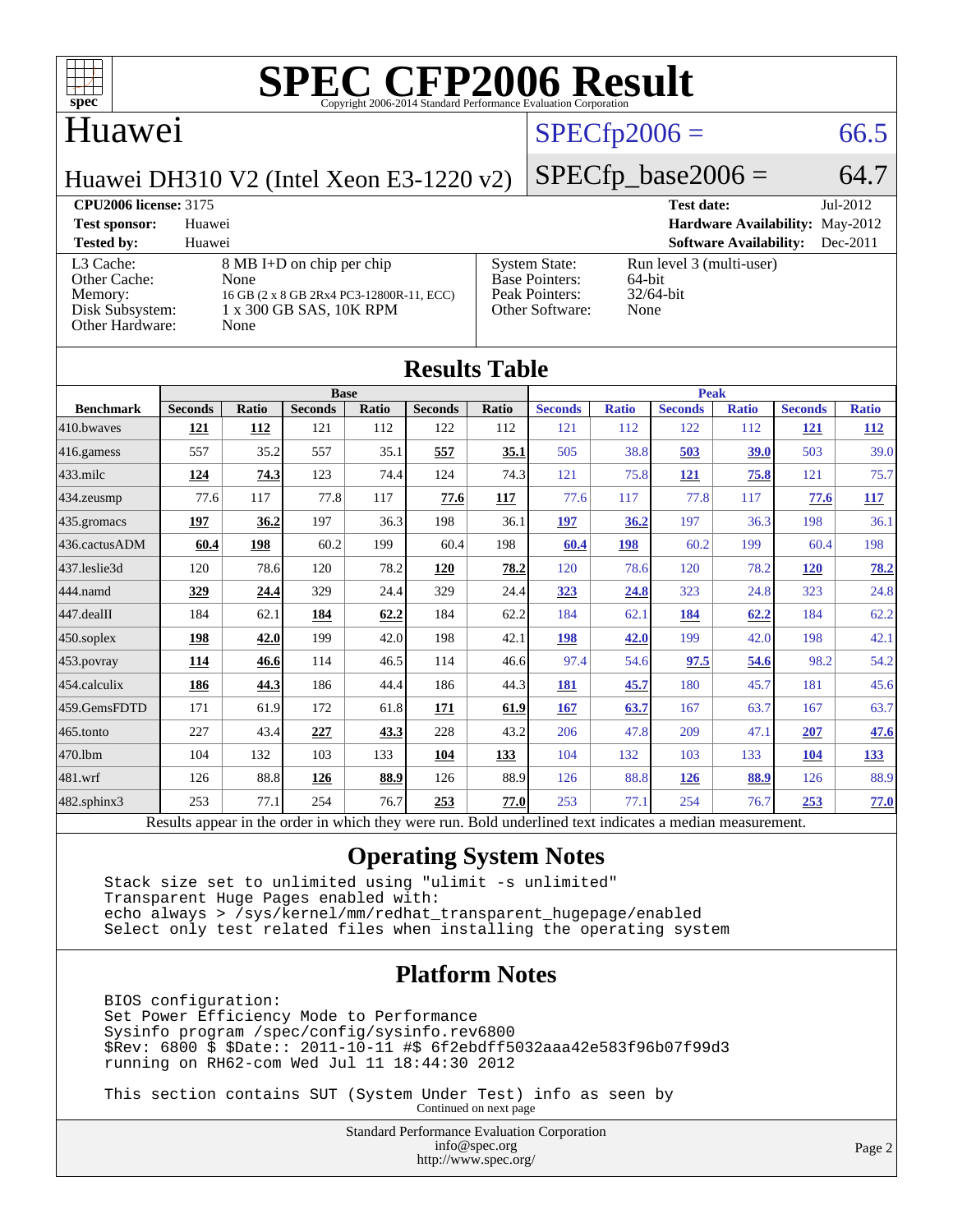

### Huawei

 $SPECTp2006 = 66.5$ 

Huawei DH310 V2 (Intel Xeon E3-1220 v2)

 $SPECTp\_base2006 = 64.7$ 

**[CPU2006 license:](http://www.spec.org/auto/cpu2006/Docs/result-fields.html#CPU2006license)** 3175 **[Test date:](http://www.spec.org/auto/cpu2006/Docs/result-fields.html#Testdate)** Jul-2012 **[Test sponsor:](http://www.spec.org/auto/cpu2006/Docs/result-fields.html#Testsponsor)** Huawei **[Hardware Availability:](http://www.spec.org/auto/cpu2006/Docs/result-fields.html#HardwareAvailability)** May-2012 **[Tested by:](http://www.spec.org/auto/cpu2006/Docs/result-fields.html#Testedby)** Huawei **[Software Availability:](http://www.spec.org/auto/cpu2006/Docs/result-fields.html#SoftwareAvailability)** Dec-2011

### **[Platform Notes \(Continued\)](http://www.spec.org/auto/cpu2006/Docs/result-fields.html#PlatformNotes)**

 some common utilities. To remove or add to this section, see: <http://www.spec.org/cpu2006/Docs/config.html#sysinfo> From /proc/cpuinfo model name : Intel(R) Xeon(R) CPU E3-1220 V2 @ 3.10GHz 1 "physical id"s (chips) 4 "processors" cores, siblings (Caution: counting these is hw and system dependent. The following excerpts from /proc/cpuinfo might not be reliable. Use with caution.) cpu cores : 4 siblings : 4 physical 0: cores 0 1 2 3 cache size : 8192 KB From /proc/meminfo<br>MemTotal: 16302876 kB HugePages\_Total: 0<br>Hugepagesize: 2048 kB Hugepagesize: From /etc/\*release\* /etc/\*version\* redhat-release: Red Hat Enterprise Linux Server release 6.2 (Santiago) system-release: Red Hat Enterprise Linux Server release 6.2 (Santiago) system-release-cpe: cpe:/o:redhat:enterprise\_linux:6server:ga:server uname -a: Linux RH62-com 2.6.32-220.el6.x86\_64 #1 SMP Wed Nov 9 08:03:13 EST 2011 x86\_64 x86\_64 x86\_64 GNU/Linux run-level 3 Jul 10 20:05 SPEC is set to: /spec Filesystem Type Size Used Avail Use% Mounted on /dev/sda1 ext4 289G 49G 226G 18% / Additional information from dmidecode: Memory: 2x Samsung M391B1G73BH0-CK0 8 GB 1600 MHz 2 rank

### **[General Notes](http://www.spec.org/auto/cpu2006/Docs/result-fields.html#GeneralNotes)**

Environment variables set by runspec before the start of the run:  $KMP_A$ FFINITY = "granularity=fine, compact, 0, 1" LD\_LIBRARY\_PATH = "/spec/libs/32:/spec/libs/64" OMP\_NUM\_THREADS = "4"

 Binaries compiled on a system with 2 x Xeon X5645 CPU + 16GB memory using RHEL 6.1

> Standard Performance Evaluation Corporation [info@spec.org](mailto:info@spec.org) <http://www.spec.org/>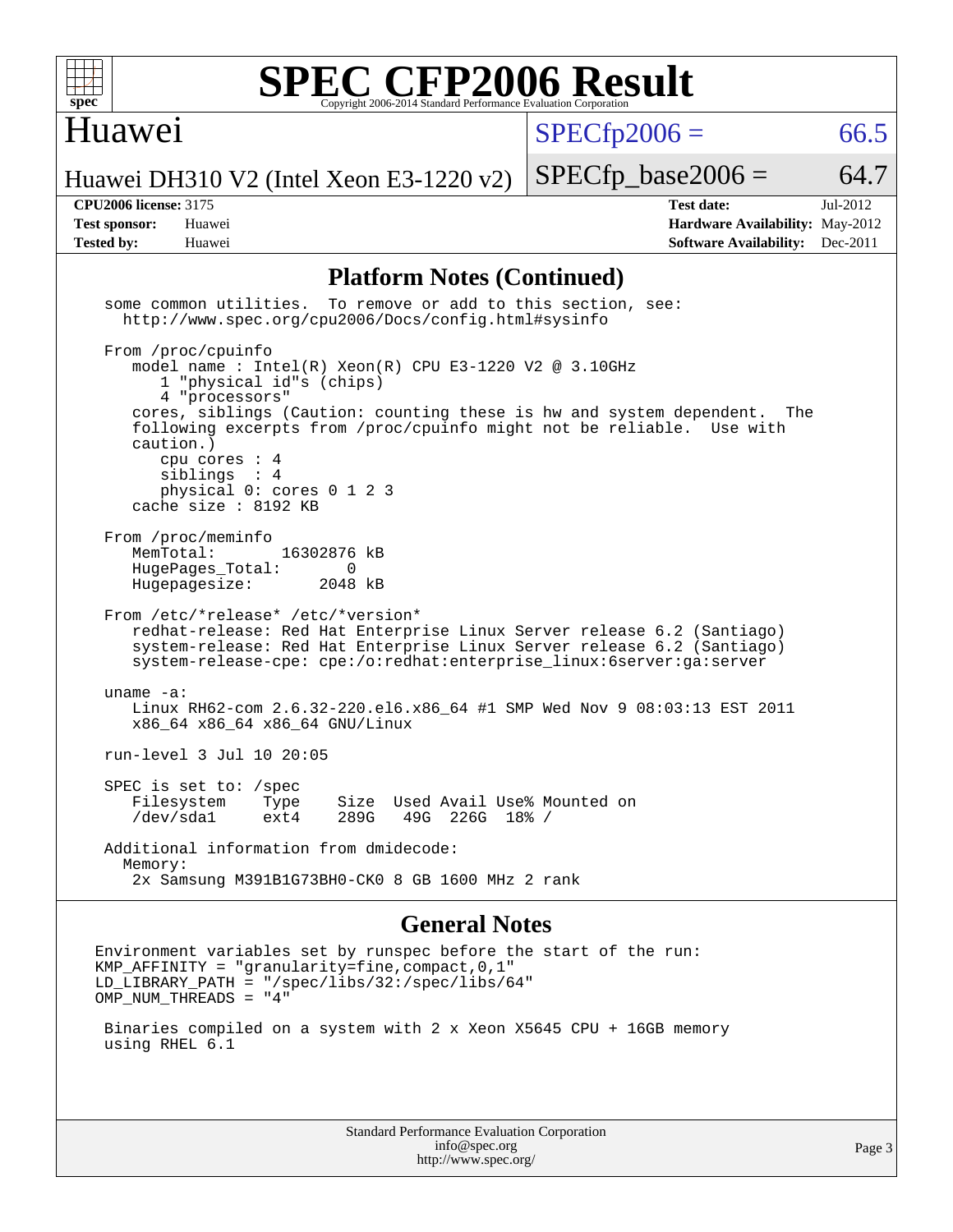

### Huawei

 $SPECTp2006 = 66.5$ 

Huawei DH310 V2 (Intel Xeon E3-1220 v2)

**[CPU2006 license:](http://www.spec.org/auto/cpu2006/Docs/result-fields.html#CPU2006license)** 3175 **[Test date:](http://www.spec.org/auto/cpu2006/Docs/result-fields.html#Testdate)** Jul-2012 **[Test sponsor:](http://www.spec.org/auto/cpu2006/Docs/result-fields.html#Testsponsor)** Huawei **[Hardware Availability:](http://www.spec.org/auto/cpu2006/Docs/result-fields.html#HardwareAvailability)** May-2012 **[Tested by:](http://www.spec.org/auto/cpu2006/Docs/result-fields.html#Testedby)** Huawei **[Software Availability:](http://www.spec.org/auto/cpu2006/Docs/result-fields.html#SoftwareAvailability)** Dec-2011

 $SPECfp\_base2006 = 64.7$ 

### **[Base Compiler Invocation](http://www.spec.org/auto/cpu2006/Docs/result-fields.html#BaseCompilerInvocation)**

[C benchmarks](http://www.spec.org/auto/cpu2006/Docs/result-fields.html#Cbenchmarks):  $\text{icc}$  -m64

[C++ benchmarks:](http://www.spec.org/auto/cpu2006/Docs/result-fields.html#CXXbenchmarks) [icpc -m64](http://www.spec.org/cpu2006/results/res2012q3/cpu2006-20120711-23622.flags.html#user_CXXbase_intel_icpc_64bit_bedb90c1146cab66620883ef4f41a67e)

[Fortran benchmarks](http://www.spec.org/auto/cpu2006/Docs/result-fields.html#Fortranbenchmarks): [ifort -m64](http://www.spec.org/cpu2006/results/res2012q3/cpu2006-20120711-23622.flags.html#user_FCbase_intel_ifort_64bit_ee9d0fb25645d0210d97eb0527dcc06e)

[Benchmarks using both Fortran and C](http://www.spec.org/auto/cpu2006/Docs/result-fields.html#BenchmarksusingbothFortranandC): [icc -m64](http://www.spec.org/cpu2006/results/res2012q3/cpu2006-20120711-23622.flags.html#user_CC_FCbase_intel_icc_64bit_0b7121f5ab7cfabee23d88897260401c) [ifort -m64](http://www.spec.org/cpu2006/results/res2012q3/cpu2006-20120711-23622.flags.html#user_CC_FCbase_intel_ifort_64bit_ee9d0fb25645d0210d97eb0527dcc06e)

### **[Base Portability Flags](http://www.spec.org/auto/cpu2006/Docs/result-fields.html#BasePortabilityFlags)**

| 410.bwaves: -DSPEC_CPU LP64                  |                                                                |
|----------------------------------------------|----------------------------------------------------------------|
| 416.gamess: -DSPEC_CPU_LP64                  |                                                                |
| 433.milc: -DSPEC CPU LP64                    |                                                                |
| 434.zeusmp: -DSPEC_CPU_LP64                  |                                                                |
| 435.gromacs: -DSPEC_CPU_LP64 -nofor_main     |                                                                |
| 436.cactusADM: - DSPEC CPU LP64 - nofor main |                                                                |
| 437.leslie3d: -DSPEC CPU LP64                |                                                                |
| 444.namd: -DSPEC CPU LP64                    |                                                                |
| 447.dealII: - DSPEC CPU LP64                 |                                                                |
| 450.soplex: -DSPEC_CPU_LP64                  |                                                                |
| 453.povray: -DSPEC_CPU_LP64                  |                                                                |
| 454.calculix: -DSPEC CPU LP64 -nofor main    |                                                                |
| 459.GemsFDTD: - DSPEC_CPU LP64               |                                                                |
| 465.tonto: - DSPEC CPU LP64                  |                                                                |
| 470.1bm: -DSPEC CPU LP64                     |                                                                |
|                                              | 481.wrf: -DSPEC CPU_LP64 -DSPEC_CPU_CASE_FLAG -DSPEC_CPU_LINUX |
| 482.sphinx3: -DSPEC_CPU_LP64                 |                                                                |
|                                              |                                                                |

### **[Base Optimization Flags](http://www.spec.org/auto/cpu2006/Docs/result-fields.html#BaseOptimizationFlags)**

[C benchmarks](http://www.spec.org/auto/cpu2006/Docs/result-fields.html#Cbenchmarks): [-xAVX](http://www.spec.org/cpu2006/results/res2012q3/cpu2006-20120711-23622.flags.html#user_CCbase_f-xAVX) [-ipo](http://www.spec.org/cpu2006/results/res2012q3/cpu2006-20120711-23622.flags.html#user_CCbase_f-ipo) [-O3](http://www.spec.org/cpu2006/results/res2012q3/cpu2006-20120711-23622.flags.html#user_CCbase_f-O3) [-no-prec-div](http://www.spec.org/cpu2006/results/res2012q3/cpu2006-20120711-23622.flags.html#user_CCbase_f-no-prec-div) [-static](http://www.spec.org/cpu2006/results/res2012q3/cpu2006-20120711-23622.flags.html#user_CCbase_f-static) [-parallel](http://www.spec.org/cpu2006/results/res2012q3/cpu2006-20120711-23622.flags.html#user_CCbase_f-parallel) [-opt-prefetch](http://www.spec.org/cpu2006/results/res2012q3/cpu2006-20120711-23622.flags.html#user_CCbase_f-opt-prefetch) [-ansi-alias](http://www.spec.org/cpu2006/results/res2012q3/cpu2006-20120711-23622.flags.html#user_CCbase_f-ansi-alias) [C++ benchmarks:](http://www.spec.org/auto/cpu2006/Docs/result-fields.html#CXXbenchmarks) [-xAVX](http://www.spec.org/cpu2006/results/res2012q3/cpu2006-20120711-23622.flags.html#user_CXXbase_f-xAVX) [-ipo](http://www.spec.org/cpu2006/results/res2012q3/cpu2006-20120711-23622.flags.html#user_CXXbase_f-ipo) [-O3](http://www.spec.org/cpu2006/results/res2012q3/cpu2006-20120711-23622.flags.html#user_CXXbase_f-O3) [-no-prec-div](http://www.spec.org/cpu2006/results/res2012q3/cpu2006-20120711-23622.flags.html#user_CXXbase_f-no-prec-div) [-static](http://www.spec.org/cpu2006/results/res2012q3/cpu2006-20120711-23622.flags.html#user_CXXbase_f-static) [-opt-prefetch](http://www.spec.org/cpu2006/results/res2012q3/cpu2006-20120711-23622.flags.html#user_CXXbase_f-opt-prefetch) [-ansi-alias](http://www.spec.org/cpu2006/results/res2012q3/cpu2006-20120711-23622.flags.html#user_CXXbase_f-ansi-alias) [Fortran benchmarks](http://www.spec.org/auto/cpu2006/Docs/result-fields.html#Fortranbenchmarks): [-xAVX](http://www.spec.org/cpu2006/results/res2012q3/cpu2006-20120711-23622.flags.html#user_FCbase_f-xAVX) [-ipo](http://www.spec.org/cpu2006/results/res2012q3/cpu2006-20120711-23622.flags.html#user_FCbase_f-ipo) [-O3](http://www.spec.org/cpu2006/results/res2012q3/cpu2006-20120711-23622.flags.html#user_FCbase_f-O3) [-no-prec-div](http://www.spec.org/cpu2006/results/res2012q3/cpu2006-20120711-23622.flags.html#user_FCbase_f-no-prec-div) [-static](http://www.spec.org/cpu2006/results/res2012q3/cpu2006-20120711-23622.flags.html#user_FCbase_f-static) [-parallel](http://www.spec.org/cpu2006/results/res2012q3/cpu2006-20120711-23622.flags.html#user_FCbase_f-parallel) [-opt-prefetch](http://www.spec.org/cpu2006/results/res2012q3/cpu2006-20120711-23622.flags.html#user_FCbase_f-opt-prefetch) [Benchmarks using both Fortran and C](http://www.spec.org/auto/cpu2006/Docs/result-fields.html#BenchmarksusingbothFortranandC): [-xAVX](http://www.spec.org/cpu2006/results/res2012q3/cpu2006-20120711-23622.flags.html#user_CC_FCbase_f-xAVX) [-ipo](http://www.spec.org/cpu2006/results/res2012q3/cpu2006-20120711-23622.flags.html#user_CC_FCbase_f-ipo) [-O3](http://www.spec.org/cpu2006/results/res2012q3/cpu2006-20120711-23622.flags.html#user_CC_FCbase_f-O3) [-no-prec-div](http://www.spec.org/cpu2006/results/res2012q3/cpu2006-20120711-23622.flags.html#user_CC_FCbase_f-no-prec-div) [-static](http://www.spec.org/cpu2006/results/res2012q3/cpu2006-20120711-23622.flags.html#user_CC_FCbase_f-static) [-parallel](http://www.spec.org/cpu2006/results/res2012q3/cpu2006-20120711-23622.flags.html#user_CC_FCbase_f-parallel) [-opt-prefetch](http://www.spec.org/cpu2006/results/res2012q3/cpu2006-20120711-23622.flags.html#user_CC_FCbase_f-opt-prefetch) [-ansi-alias](http://www.spec.org/cpu2006/results/res2012q3/cpu2006-20120711-23622.flags.html#user_CC_FCbase_f-ansi-alias)

| <b>Standard Performance Evaluation Corporation</b> |
|----------------------------------------------------|
| info@spec.org                                      |
| http://www.spec.org/                               |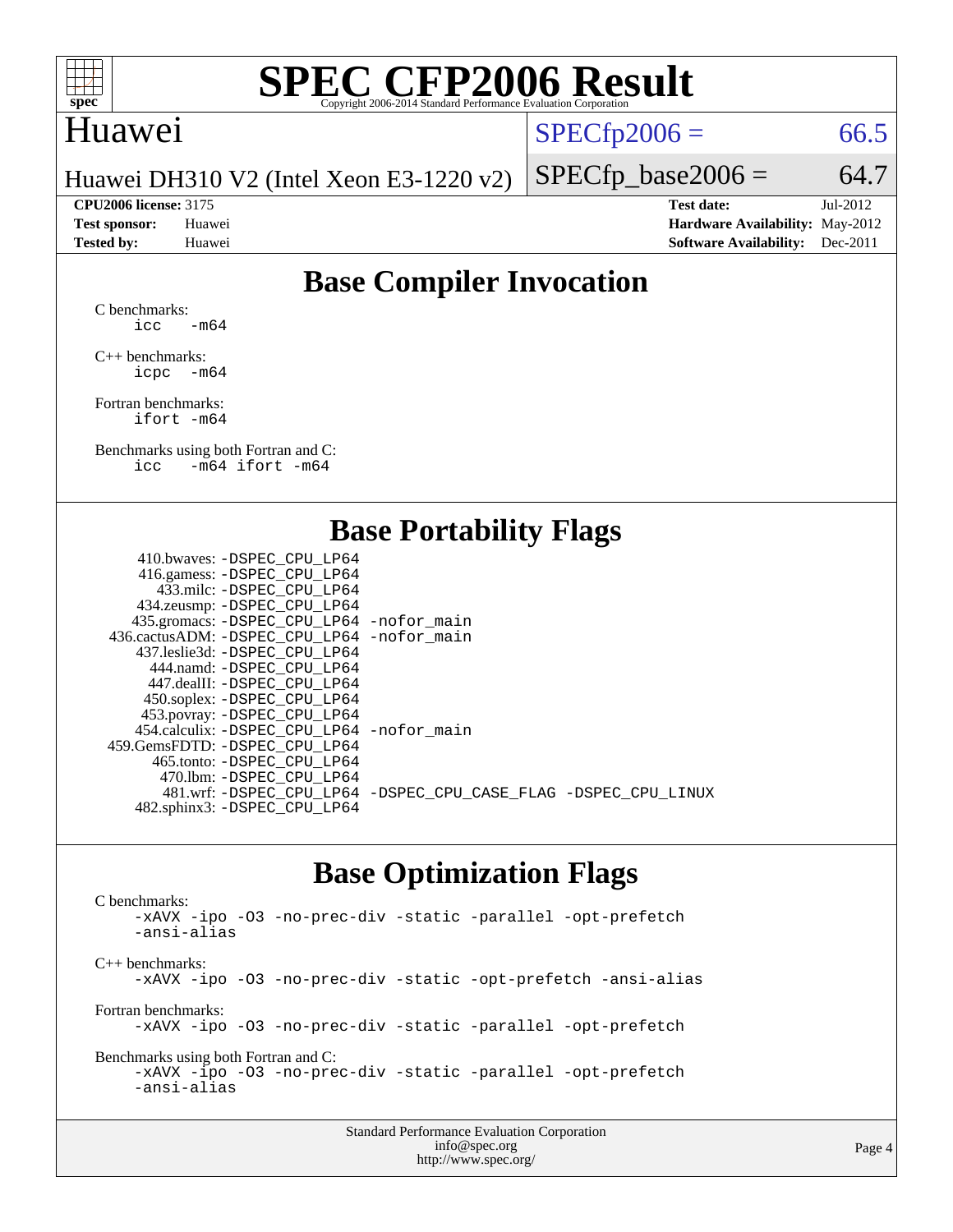

### Huawei

 $SPECTp2006 = 66.5$ 

Huawei DH310 V2 (Intel Xeon E3-1220 v2)

**[CPU2006 license:](http://www.spec.org/auto/cpu2006/Docs/result-fields.html#CPU2006license)** 3175 **[Test date:](http://www.spec.org/auto/cpu2006/Docs/result-fields.html#Testdate)** Jul-2012 **[Test sponsor:](http://www.spec.org/auto/cpu2006/Docs/result-fields.html#Testsponsor)** Huawei **[Hardware Availability:](http://www.spec.org/auto/cpu2006/Docs/result-fields.html#HardwareAvailability)** May-2012 **[Tested by:](http://www.spec.org/auto/cpu2006/Docs/result-fields.html#Testedby)** Huawei **[Software Availability:](http://www.spec.org/auto/cpu2006/Docs/result-fields.html#SoftwareAvailability)** Dec-2011

 $SPECfp\_base2006 = 64.7$ 

### **[Peak Compiler Invocation](http://www.spec.org/auto/cpu2006/Docs/result-fields.html#PeakCompilerInvocation)**

[C benchmarks](http://www.spec.org/auto/cpu2006/Docs/result-fields.html#Cbenchmarks):  $\text{icc}$   $-\text{m64}$ 

[C++ benchmarks:](http://www.spec.org/auto/cpu2006/Docs/result-fields.html#CXXbenchmarks) [icpc -m64](http://www.spec.org/cpu2006/results/res2012q3/cpu2006-20120711-23622.flags.html#user_CXXpeak_intel_icpc_64bit_bedb90c1146cab66620883ef4f41a67e)

[Fortran benchmarks](http://www.spec.org/auto/cpu2006/Docs/result-fields.html#Fortranbenchmarks): [ifort -m64](http://www.spec.org/cpu2006/results/res2012q3/cpu2006-20120711-23622.flags.html#user_FCpeak_intel_ifort_64bit_ee9d0fb25645d0210d97eb0527dcc06e)

[Benchmarks using both Fortran and C](http://www.spec.org/auto/cpu2006/Docs/result-fields.html#BenchmarksusingbothFortranandC): [icc -m64](http://www.spec.org/cpu2006/results/res2012q3/cpu2006-20120711-23622.flags.html#user_CC_FCpeak_intel_icc_64bit_0b7121f5ab7cfabee23d88897260401c) [ifort -m64](http://www.spec.org/cpu2006/results/res2012q3/cpu2006-20120711-23622.flags.html#user_CC_FCpeak_intel_ifort_64bit_ee9d0fb25645d0210d97eb0527dcc06e)

### **[Peak Portability Flags](http://www.spec.org/auto/cpu2006/Docs/result-fields.html#PeakPortabilityFlags)**

Same as Base Portability Flags

### **[Peak Optimization Flags](http://www.spec.org/auto/cpu2006/Docs/result-fields.html#PeakOptimizationFlags)**

[C benchmarks](http://www.spec.org/auto/cpu2006/Docs/result-fields.html#Cbenchmarks):

 433.milc: [-xAVX](http://www.spec.org/cpu2006/results/res2012q3/cpu2006-20120711-23622.flags.html#user_peakPASS2_CFLAGSPASS2_LDFLAGS433_milc_f-xAVX)(pass 2) [-prof-gen](http://www.spec.org/cpu2006/results/res2012q3/cpu2006-20120711-23622.flags.html#user_peakPASS1_CFLAGSPASS1_LDFLAGS433_milc_prof_gen_e43856698f6ca7b7e442dfd80e94a8fc)(pass 1) [-ipo](http://www.spec.org/cpu2006/results/res2012q3/cpu2006-20120711-23622.flags.html#user_peakPASS2_CFLAGSPASS2_LDFLAGS433_milc_f-ipo)(pass 2) [-O3](http://www.spec.org/cpu2006/results/res2012q3/cpu2006-20120711-23622.flags.html#user_peakPASS2_CFLAGSPASS2_LDFLAGS433_milc_f-O3)(pass 2) [-no-prec-div](http://www.spec.org/cpu2006/results/res2012q3/cpu2006-20120711-23622.flags.html#user_peakPASS2_CFLAGSPASS2_LDFLAGS433_milc_f-no-prec-div)(pass 2) [-prof-use](http://www.spec.org/cpu2006/results/res2012q3/cpu2006-20120711-23622.flags.html#user_peakPASS2_CFLAGSPASS2_LDFLAGS433_milc_prof_use_bccf7792157ff70d64e32fe3e1250b55)(pass 2) [-static](http://www.spec.org/cpu2006/results/res2012q3/cpu2006-20120711-23622.flags.html#user_peakOPTIMIZE433_milc_f-static) [-auto-ilp32](http://www.spec.org/cpu2006/results/res2012q3/cpu2006-20120711-23622.flags.html#user_peakCOPTIMIZE433_milc_f-auto-ilp32) [-ansi-alias](http://www.spec.org/cpu2006/results/res2012q3/cpu2006-20120711-23622.flags.html#user_peakCOPTIMIZE433_milc_f-ansi-alias)

 $470.$ lbm: basepeak = yes

 $482$ .sphinx3: basepeak = yes

[C++ benchmarks:](http://www.spec.org/auto/cpu2006/Docs/result-fields.html#CXXbenchmarks)

 444.namd: [-xAVX](http://www.spec.org/cpu2006/results/res2012q3/cpu2006-20120711-23622.flags.html#user_peakPASS2_CXXFLAGSPASS2_LDFLAGS444_namd_f-xAVX)(pass 2) [-prof-gen](http://www.spec.org/cpu2006/results/res2012q3/cpu2006-20120711-23622.flags.html#user_peakPASS1_CXXFLAGSPASS1_LDFLAGS444_namd_prof_gen_e43856698f6ca7b7e442dfd80e94a8fc)(pass 1) [-ipo](http://www.spec.org/cpu2006/results/res2012q3/cpu2006-20120711-23622.flags.html#user_peakPASS2_CXXFLAGSPASS2_LDFLAGS444_namd_f-ipo)(pass 2) [-O3](http://www.spec.org/cpu2006/results/res2012q3/cpu2006-20120711-23622.flags.html#user_peakPASS2_CXXFLAGSPASS2_LDFLAGS444_namd_f-O3)(pass 2) [-no-prec-div](http://www.spec.org/cpu2006/results/res2012q3/cpu2006-20120711-23622.flags.html#user_peakPASS2_CXXFLAGSPASS2_LDFLAGS444_namd_f-no-prec-div)(pass 2) [-prof-use](http://www.spec.org/cpu2006/results/res2012q3/cpu2006-20120711-23622.flags.html#user_peakPASS2_CXXFLAGSPASS2_LDFLAGS444_namd_prof_use_bccf7792157ff70d64e32fe3e1250b55)(pass 2) [-fno-alias](http://www.spec.org/cpu2006/results/res2012q3/cpu2006-20120711-23622.flags.html#user_peakCXXOPTIMIZEOPTIMIZE444_namd_f-no-alias_694e77f6c5a51e658e82ccff53a9e63a) [-auto-ilp32](http://www.spec.org/cpu2006/results/res2012q3/cpu2006-20120711-23622.flags.html#user_peakCXXOPTIMIZE444_namd_f-auto-ilp32)

447.dealII: basepeak = yes

450.soplex: basepeak = yes

453.povray:  $-xAVX(pass 2)$  $-xAVX(pass 2)$  [-prof-gen](http://www.spec.org/cpu2006/results/res2012q3/cpu2006-20120711-23622.flags.html#user_peakPASS1_CXXFLAGSPASS1_LDFLAGS453_povray_prof_gen_e43856698f6ca7b7e442dfd80e94a8fc)(pass 1) [-ipo](http://www.spec.org/cpu2006/results/res2012q3/cpu2006-20120711-23622.flags.html#user_peakPASS2_CXXFLAGSPASS2_LDFLAGS453_povray_f-ipo)(pass 2) -03(pass 2) [-no-prec-div](http://www.spec.org/cpu2006/results/res2012q3/cpu2006-20120711-23622.flags.html#user_peakPASS2_CXXFLAGSPASS2_LDFLAGS453_povray_f-no-prec-div)(pass 2) [-prof-use](http://www.spec.org/cpu2006/results/res2012q3/cpu2006-20120711-23622.flags.html#user_peakPASS2_CXXFLAGSPASS2_LDFLAGS453_povray_prof_use_bccf7792157ff70d64e32fe3e1250b55)(pass 2) [-unroll4](http://www.spec.org/cpu2006/results/res2012q3/cpu2006-20120711-23622.flags.html#user_peakCXXOPTIMIZE453_povray_f-unroll_4e5e4ed65b7fd20bdcd365bec371b81f) [-ansi-alias](http://www.spec.org/cpu2006/results/res2012q3/cpu2006-20120711-23622.flags.html#user_peakCXXOPTIMIZE453_povray_f-ansi-alias)

[Fortran benchmarks](http://www.spec.org/auto/cpu2006/Docs/result-fields.html#Fortranbenchmarks):

 410.bwaves: [-xAVX](http://www.spec.org/cpu2006/results/res2012q3/cpu2006-20120711-23622.flags.html#user_peakOPTIMIZE410_bwaves_f-xAVX) [-ipo](http://www.spec.org/cpu2006/results/res2012q3/cpu2006-20120711-23622.flags.html#user_peakOPTIMIZE410_bwaves_f-ipo) [-O3](http://www.spec.org/cpu2006/results/res2012q3/cpu2006-20120711-23622.flags.html#user_peakOPTIMIZE410_bwaves_f-O3) [-no-prec-div](http://www.spec.org/cpu2006/results/res2012q3/cpu2006-20120711-23622.flags.html#user_peakOPTIMIZE410_bwaves_f-no-prec-div) [-opt-prefetch](http://www.spec.org/cpu2006/results/res2012q3/cpu2006-20120711-23622.flags.html#user_peakOPTIMIZE410_bwaves_f-opt-prefetch) [-parallel](http://www.spec.org/cpu2006/results/res2012q3/cpu2006-20120711-23622.flags.html#user_peakOPTIMIZE410_bwaves_f-parallel) [-static](http://www.spec.org/cpu2006/results/res2012q3/cpu2006-20120711-23622.flags.html#user_peakOPTIMIZE410_bwaves_f-static)

Continued on next page

Standard Performance Evaluation Corporation [info@spec.org](mailto:info@spec.org) <http://www.spec.org/>